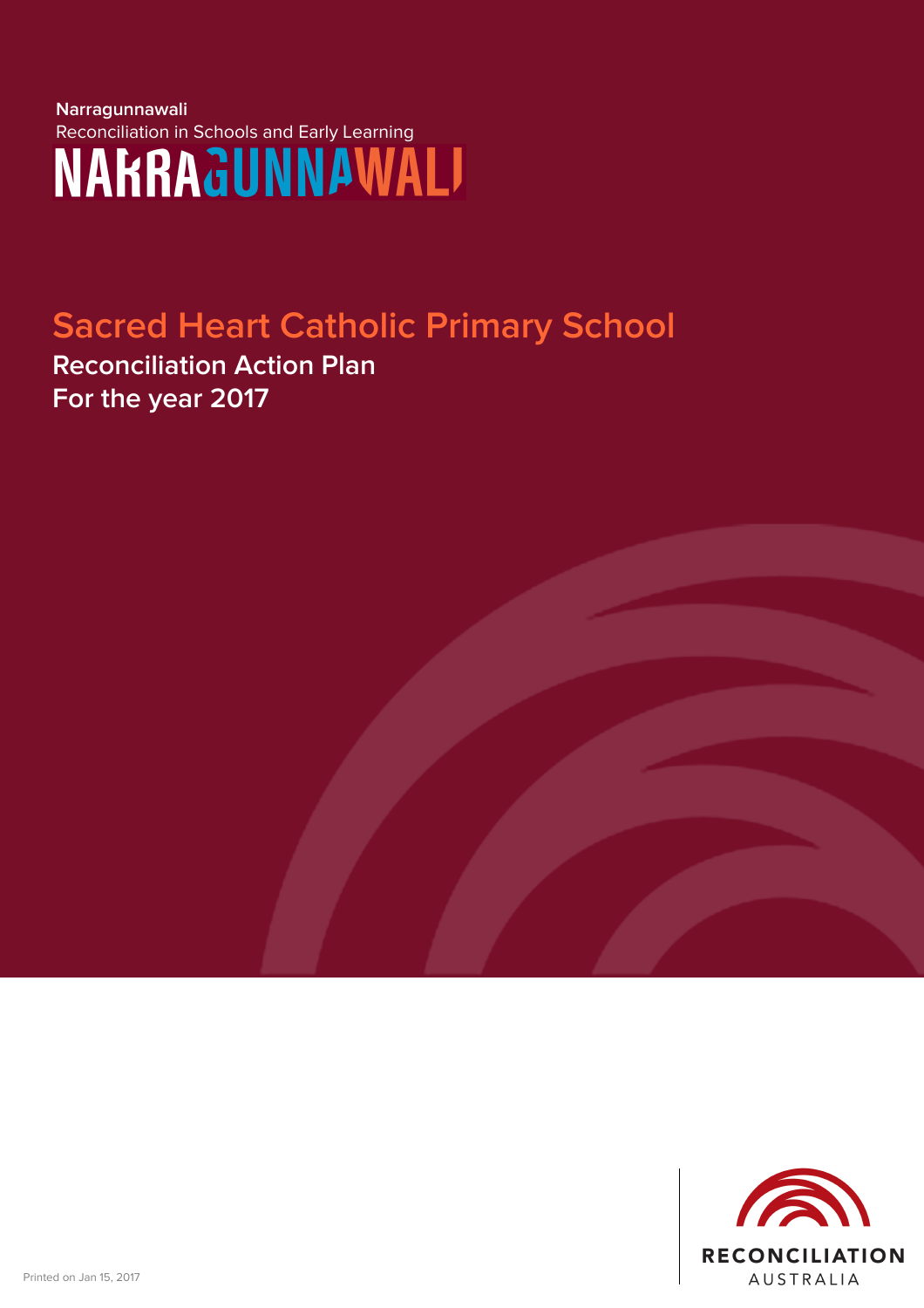### **Contents**

| <b>Our Vision for Reconciliation</b> | 3  |
|--------------------------------------|----|
| The Working Group                    | 3  |
| <b>Action Plan</b>                   | 4  |
| Relationships                        | 4  |
| Respect                              | 6  |
| Opportunities                        | 11 |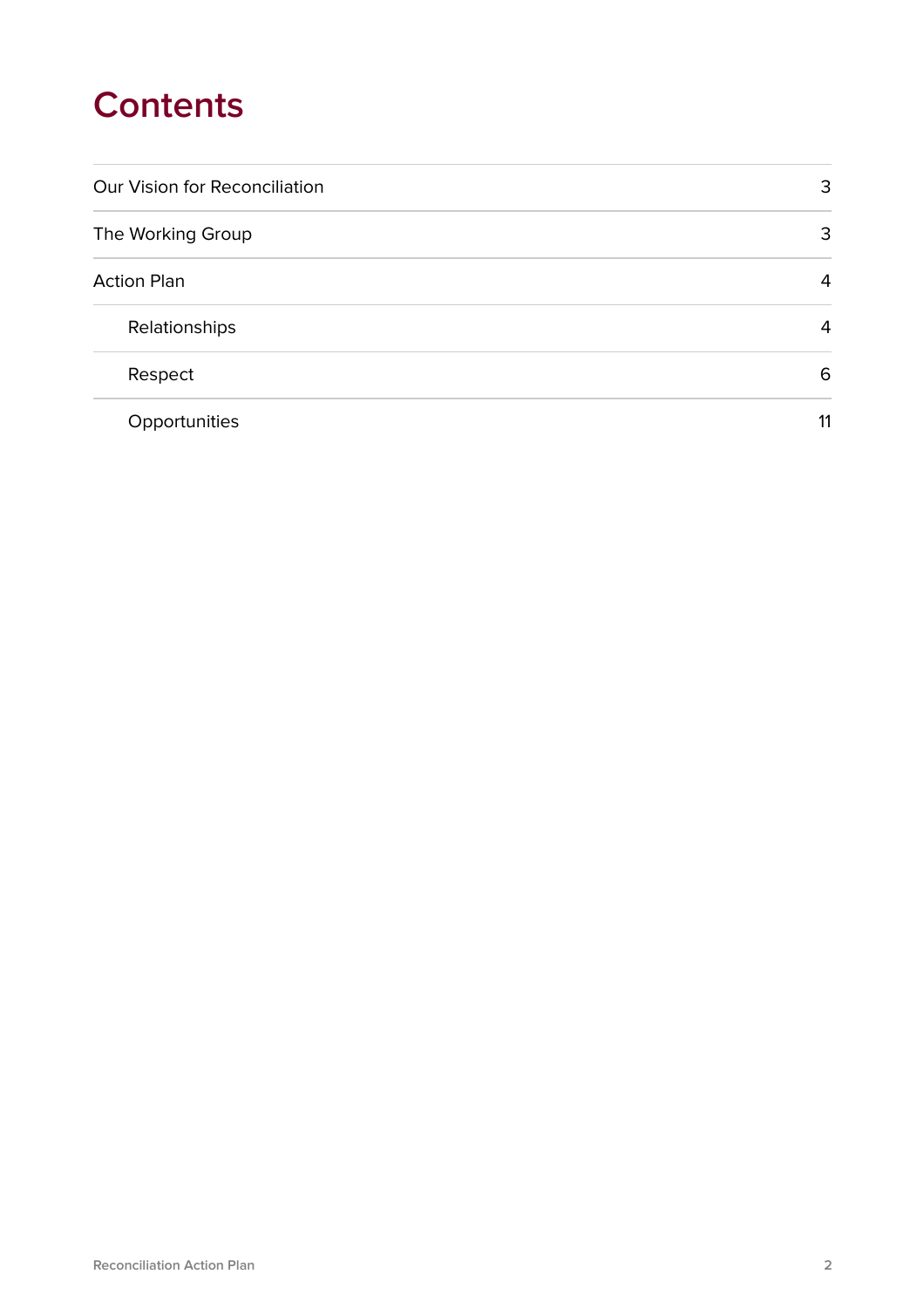## **Our Vision for Reconciliation**

Our Vision for Reconciliation at Sacred Heart Catholic Primary School is fostering of a mutual respect between Aboriginal and Torres Strait Island people and non-Indigenous people entrenched in the values and moral fo a Catholic School. We will dot his through:

Providing students opportunities to be successful through education

Acknowledgement of Aboriginal and Torres Strait Islander culture and Tradition

Knowledge, understanding and empathy of the unique journeys of all people brought together in the Sacred Heart Community

Empowering Aboriginal and Torres Strait Islander students to be proud of the cultural diversity that they bring to Sacred Heart School and the power of change that comes with sharing and celebrating their diversity with school, local community and globally.

| <b>Name</b>          | <b>Position</b> | Email                                |
|----------------------|-----------------|--------------------------------------|
| <b>Mary Schick</b>   | principal       | Mary_Schick@rok.catholic.edu.au      |
| Samantha Suthers     |                 | samantha suthers@rok.catholic.edu.au |
| Selwyn Toby          |                 | TobyS@sbc.qld.edu.au                 |
| Carolyn Willie       |                 | Carolyn_Willie@rok.catholic.edu.au   |
| <b>Andrew Willis</b> |                 | awill167@eq.edu.au                   |

#### **The Working Group**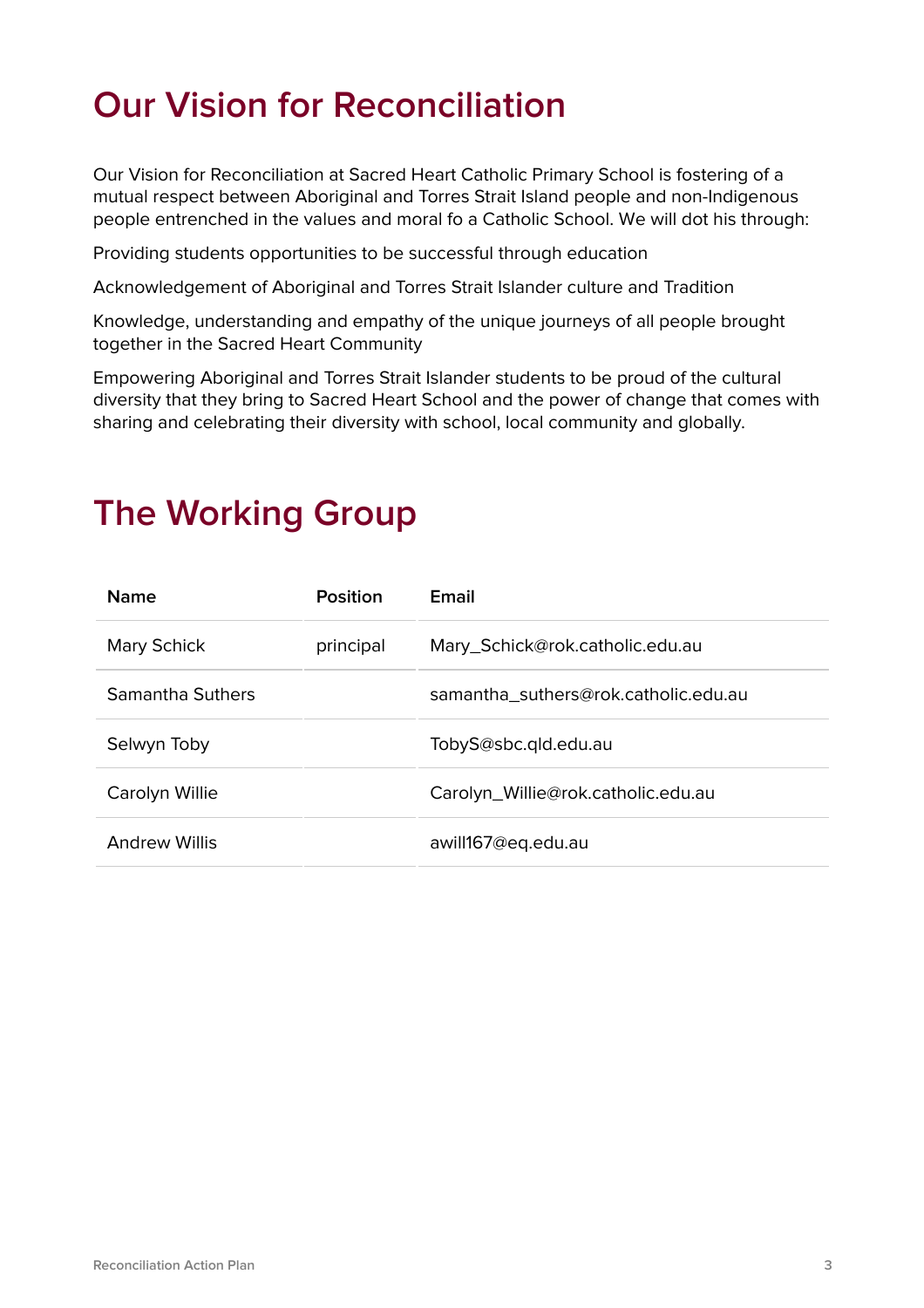# **Action Plan**

|                                                                                       | <b>RELATIONSHIPS</b>                                                                                                                                                                                                                                                                                                                                                                                                                                                                                                                                                                                                                                                                                                                                                                                                                                                                                                                                                                                                                                                                                                                                                         |                    |                 |
|---------------------------------------------------------------------------------------|------------------------------------------------------------------------------------------------------------------------------------------------------------------------------------------------------------------------------------------------------------------------------------------------------------------------------------------------------------------------------------------------------------------------------------------------------------------------------------------------------------------------------------------------------------------------------------------------------------------------------------------------------------------------------------------------------------------------------------------------------------------------------------------------------------------------------------------------------------------------------------------------------------------------------------------------------------------------------------------------------------------------------------------------------------------------------------------------------------------------------------------------------------------------------|--------------------|-----------------|
| Action                                                                                | Details/notes                                                                                                                                                                                                                                                                                                                                                                                                                                                                                                                                                                                                                                                                                                                                                                                                                                                                                                                                                                                                                                                                                                                                                                | Responsibility     | <b>Timeline</b> |
| Aboriginal and<br><b>Torres Strait</b><br>Islander people in<br>the classroom         | Having an Aboriginal and Torres Strait Islander presence in learning<br>environments is vital when teaching about Aboriginal and Torres Strait<br>Islander histories and cultures. This may not be possible for every<br>learning activity but it should be something that schools and early<br>learning services do regularly.<br>Building relationships and working together with your local Aboriginal<br>and/or Torres Strait Islander community is essential for the success of<br>this action. Please keep in mind that it is more respectful to establish a<br>relationship with the community before asking community members to<br>contribute to activities in the school or early learning service.<br>Click here for some ideas about developing relationships with the<br>community.<br>Our Notes:<br>Indigenous TA.<br>CEO Indigenous Educational Support Officers.<br>Parents, students and staff from St Brendans and St Ursula's, other<br>people or organisations that could provide advice and get involved<br>with projects and activities in the school. (Stakeholder list).                                                                             | <b>Mary Schick</b> | Ongoing         |
| Aboriginal and<br><b>Torres Strait</b><br>Islander<br>representation on<br>committees | Involving Aboriginal and Torres Strait Islander people in decision<br>making, forming strategic direction and providing opportunities to<br>children and students will make school or early learning operational<br>planning more inclusive and is a great opportunity to bolster<br>relationships with your local community.<br>Building relationships and working together with your local Aboriginal<br>and/or Torres Strait Islander community is essential for the success of<br>this action. Please keep in mind that it is more respectful to establish a<br>relationship with the community before asking community members to<br>contribute to activities in the school or early learning service.<br>Click here for some ideas about developing relationships with the<br>community.<br>Our Notes:<br>Membership of RAP Working Group.<br>Invitation and welcome to membership of the School Board and P&F.                                                                                                                                                                                                                                                        | <b>Mary Schick</b> | Ongoing         |
| Cultural<br>awareness for<br>staff                                                    | Providing opportunities for staff to build and extend their knowledge<br>and understanding of Aboriginal and Torres Strait Islander cultures will<br>help to reduce prejudice and increase respect for Aboriginal and<br>Torres Strait Islander peoples.<br>It is important for all Australians to have an understanding of Aboriginal<br>and Torres Strait Islander cultures, including their unique connection to<br>the land, seas and waterways. Improving the level of knowledge and<br>understanding of Aboriginal and Torres Strait Islander cultures will form<br>the basis for building better relationships between Aboriginal and<br>Torres Strait Islander people and the rest of the community.<br>Aboriginal and Torres Strait Islander cultural awareness training for<br>staff is a good starting point, and can be an introduction for ongoing<br>and in depth development of knowledge and understanding. Look<br>online to find an Aboriginal and Torres Strait Islander cultural<br>awareness provider in your area.<br>Reconciliation Australia's online introductory tool Share Our Pride is a<br>good place to start your cultural awareness journey. | <b>Mary Schick</b> | Ongoing         |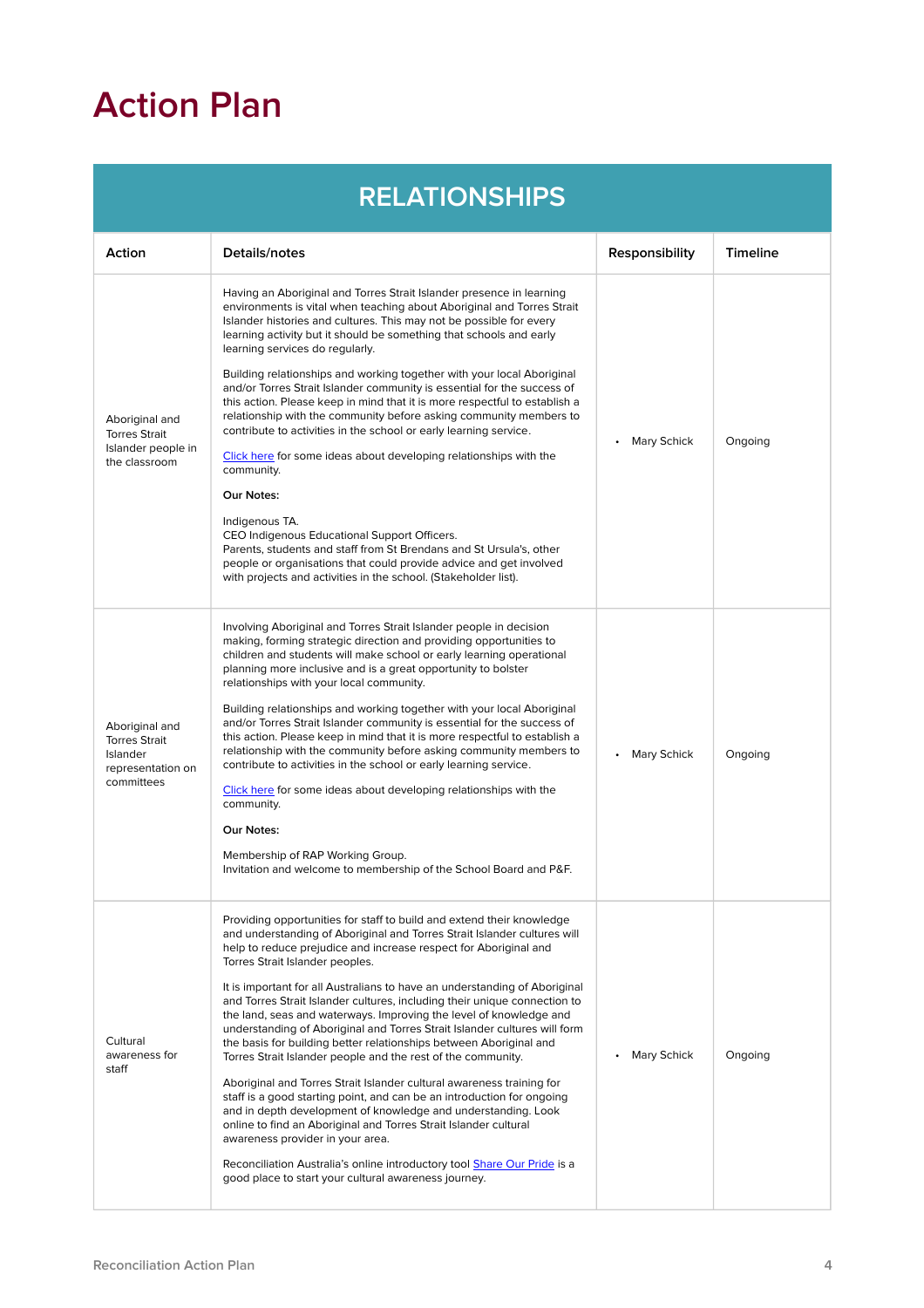|                                                 | Encourage staff to build on their cultural awareness training by<br>regularly attending local events such as lectures and seminars,<br>watching films and documentaries, and reading books and journal<br>articles about Aboriginal and Torres Strait Islander histories and<br>cultures.<br>Our Notes:<br>Professional Development planned for beginning of 2017 school year -<br>road trip led by Aboriginal elders to local Aboriginal Sacred Sites.<br>Previous PD - Crossing Cultures and Kanyini 2012<br>Attendance at Aboriginal and Torres Strait Island Catholic Education<br>Conference May 2016 - Mary Schick, Samantha Suthers, Selwyn Toby<br>and Carolyn Willie                                                                                                                                                                                                                                                                                                                                                                                                                                                                                                                                                                                                                                                                                                                                                                                                        |                    |                            |
|-------------------------------------------------|--------------------------------------------------------------------------------------------------------------------------------------------------------------------------------------------------------------------------------------------------------------------------------------------------------------------------------------------------------------------------------------------------------------------------------------------------------------------------------------------------------------------------------------------------------------------------------------------------------------------------------------------------------------------------------------------------------------------------------------------------------------------------------------------------------------------------------------------------------------------------------------------------------------------------------------------------------------------------------------------------------------------------------------------------------------------------------------------------------------------------------------------------------------------------------------------------------------------------------------------------------------------------------------------------------------------------------------------------------------------------------------------------------------------------------------------------------------------------------------|--------------------|----------------------------|
| RAP approved by<br>Principal or<br>Director     | In order for you to publicly declare the actions you are committing to,<br>your RAP must be approved by the highest level of leadership in your<br>school or early learning service. Ideally this person is part of your<br>Working Group.<br>Having this support for the RAP is integral to the success and<br>sustainability of your plan. Effective leadership will focus attention on<br>the content of the RAP and push for its development and<br>implementation at critical times. Executive level support for the RAP<br>will also ensure fellow senior staff members understand the<br>significance of the RAP and the school or early learning service's<br>Vision for Reconciliation.                                                                                                                                                                                                                                                                                                                                                                                                                                                                                                                                                                                                                                                                                                                                                                                     | <b>Mary Schick</b> | Ongoing                    |
| Celebrate<br>National<br>Reconciliation<br>Week | National Reconciliation Week (NRW) is held annually from 27 May to 3<br>June. It is a time to celebrate and build on the respectful relationships<br>shared by Aboriginal and Torres Strait Islander people and other<br>Australians. Each year has a different theme set by Reconciliation<br>Australia.<br>Preceded by <b>National Sorry Day on 26 May, NRW</b> is framed by two key<br>events in Australia's history, which provide strong symbols for<br>reconciliation:<br>27 May 1967 - the referendum that saw more than 90 per cent of<br>Australians vote to give the Australian Government power to<br>make laws for Aboriginal and Torres Strait Islander people and<br>recognise them in the census.<br>3 June 1992 - the Australian High Court delivered the Mabo<br>$\bullet$<br>decision, which recognised that Aboriginal and Torres Strait<br>Islander people have a special relationship with the land. This<br>paved the way for land rights known as native title.<br>NRW is a great opportunity for you to organise an event and to attend<br>public events in your local community as a way of strengthening<br>community understanding of the week.<br>Think about organising an excursion or sending home information<br>about NRW events and encouraging parents and families to attend. All<br>public events are listed on Reconciliation Australia's website. If your<br>school or early learning service organises an event,<br>please register it here. | <b>Mary Schick</b> | 2015-05-27 -<br>2015-06-03 |
| Create<br>stakeholder list                      | Having knowledge of the Aboriginal and Torres Strait Islander<br>communities, organisations and stakeholders in your local area is<br>important to growing your network and commitment to reconciliation<br>beyond the school or early learning service. Developing a stakeholder<br>list is a great first step to developing ongoing relationships and will<br>also help to grow a network of support for and awareness of your RAP.<br>Consider sharing your list with other schools or early learning services<br>in the area.<br>You can also use the list to procure goods and services from<br>Aboriginal and Torres Strait Islander businesses wherever possible.<br>Indigenous Business Direct and Supply Nation can assist with sourcing<br>Aboriginal and Torres Strait Islander businesses in your area.<br>Our Notes:<br>Indigenous TA.<br>CEO Indigenous Educational Support Officers.<br>Parents.                                                                                                                                                                                                                                                                                                                                                                                                                                                                                                                                                                      | <b>Mary Schick</b> | Ongoing                    |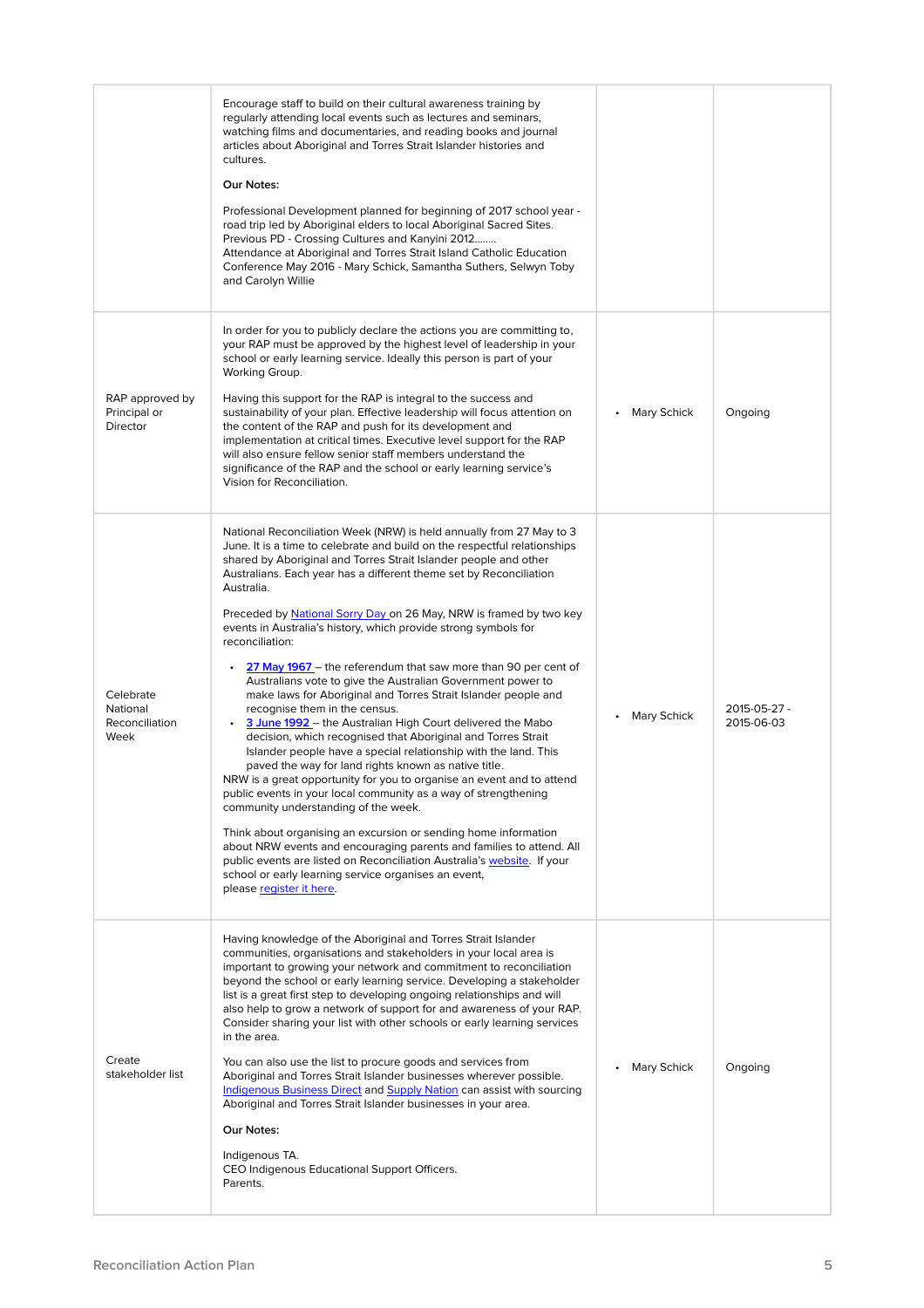|                                                       | Students and staff from St Brendan's and St Ursula's.<br>Other people and organisations:<br>Aunty Nicki Hatfield,<br>Carolyn,<br>James Waterson,<br>Malcolm Mann                                                                                                                                                                                                                                                                                                                                                                                                                                                                                                                                                                                                                                                                                                                                                                                                                                                                                                                                                                                                                                                                                                                                                                                                                                                                                                                                                                                                                                                                                                                                                                                                                                                                                                                                                                                                             |                    |         |
|-------------------------------------------------------|------------------------------------------------------------------------------------------------------------------------------------------------------------------------------------------------------------------------------------------------------------------------------------------------------------------------------------------------------------------------------------------------------------------------------------------------------------------------------------------------------------------------------------------------------------------------------------------------------------------------------------------------------------------------------------------------------------------------------------------------------------------------------------------------------------------------------------------------------------------------------------------------------------------------------------------------------------------------------------------------------------------------------------------------------------------------------------------------------------------------------------------------------------------------------------------------------------------------------------------------------------------------------------------------------------------------------------------------------------------------------------------------------------------------------------------------------------------------------------------------------------------------------------------------------------------------------------------------------------------------------------------------------------------------------------------------------------------------------------------------------------------------------------------------------------------------------------------------------------------------------------------------------------------------------------------------------------------------------|--------------------|---------|
| Cultural<br>awareness for<br>students and<br>children | Providing opportunities for students and children to extend their<br>knowledge and understanding of Aboriginal and Torres Strait Islander<br>cultures will help to reduce prejudice and increase respect for<br>Aboriginal and Torres Strait Islander peoples.<br>It is important for all Australians to have an understanding of Aboriginal<br>and Torres Strait Islander cultures, including their unique connection to<br>the land, seas and waterways. Improving the level of knowledge and<br>understanding of Aboriginal and Torres Strait Islander cultures will form<br>the basis for building better relationships between Aboriginal and<br>Torres Strait Islander people and the rest of the community.<br>Ideas for developing student and children's knowledge and<br>understanding include:<br>initiate activities to establish relationships with students and<br>children from a school or early learning service (nearby or<br>interstate) with a strong connection to Aboriginal and Torres Strait<br>Islander culture (consider developing a sister school partnership,<br>pen pal relationships, letter and email writing or online video<br>conversations)<br>encourage students, children and their families to attend local<br>$\bullet$<br>events such as community days, festivals and performances, and<br>to read books and watch films by Aboriginal and Torres Strait<br>Islander authors and directors<br>participate in online introductory learning activities and tools such<br>as Share Our Pride and AIME's Cultural Engagement Tutorial<br>Our Notes:<br>Excursions: Dreamtime Centre for Year 4. Indigenous Perspectives at<br>Capricorn Caves, FLOW?, Indigenous presenter at Year 6 Camp to<br>Mapleton.<br>Incursions: Parents, students and staff from St Brendan's and St<br>Ursula's, other people or organisations that could provide advice and<br>get involved with projects and activities in the school. (Stakeholder list). | <b>Mary Schick</b> | Ongoing |
| Family and<br>community room                          | Establish a space for Aboriginal and Torres Strait Islander students and<br>children, families and community members where they could have a<br>cup of tea, meet with staff and students, hold meetings or just get<br>together with other community members.<br>Creating a space for Aboriginal and Torres Strait Islander students and<br>children, families and community members demonstrates that you are<br>genuine about building strong relationships with the Aboriginal and<br>Torres Strait Islander community.<br>Our Notes:<br>Students meet with Indigenous Liaison Officer in Meeting Room.<br>Pinboard to be used for a cultural display.                                                                                                                                                                                                                                                                                                                                                                                                                                                                                                                                                                                                                                                                                                                                                                                                                                                                                                                                                                                                                                                                                                                                                                                                                                                                                                                    | <b>Mary Schick</b> | Ongoing |

| <b>RESPECT</b> |  |  |
|----------------|--|--|
|                |  |  |
|                |  |  |
|                |  |  |

| Action                        | Details/notes                                                                                                                                                                                                                                                                                                                                         | Responsibility | <b>Timeline</b> |
|-------------------------------|-------------------------------------------------------------------------------------------------------------------------------------------------------------------------------------------------------------------------------------------------------------------------------------------------------------------------------------------------------|----------------|-----------------|
| Teach about<br>reconciliation | Teaching about the concept, history and process of reconciliation can<br>help to provide context and understanding of your school or early<br>learning service's RAP and how it fits into the broader story of<br>reconciliation in Australia.<br>What does reconciliation mean? The concept of reconciliation can be<br>explored at all year levels: | Mary Schick    | Ongoing         |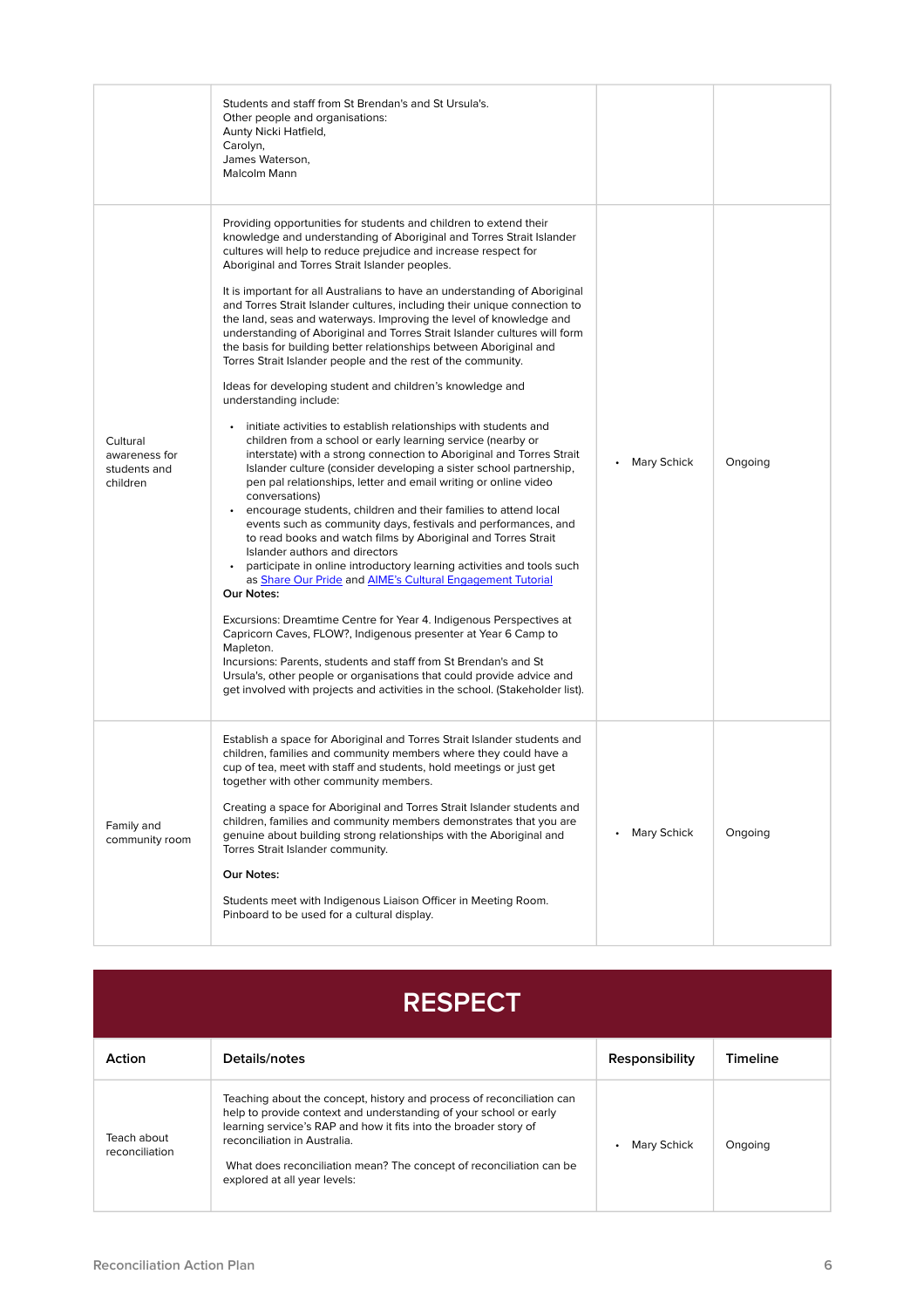|                                                 | • for early years, ask students about what reconciliation means to<br>them and look at terms such as friendship, harmony, acceptance<br>and understanding;<br>for middle years, talk about the concept of reconciliation and the<br>$\bullet$<br>importance of developing an understanding of our shared history<br>and how it has shaped our relationships with each other;<br>for senior years, explore the history of formal reconciliation in<br>$\bullet$<br>Australia and look at some of the key milestones for reconciliation.<br>Reconciliation Australia has created a <u>factsheet</u> that marks key events<br>for reconciliation in Australia, and a number of other resources for<br>teaching about reconciliation. Scootle also has a number of learning<br>activities that you could use to teach about reconciliation.                                                                                                                                                                                                                                                                                                                                                                                                                                                                                                                                                                                                                                                                                                                                                                                                                                                                                                                                                                                                                                                                                                                                                                                                                                                                                                                                                                                                                                                                                                                                                                                                                                                                                                                                                                                                                                                                                                                                                                                                                                                                                                                                                                                                                                                                                                                                                                                                                                                                                                                                                                                                                                                 |             |         |
|-------------------------------------------------|-----------------------------------------------------------------------------------------------------------------------------------------------------------------------------------------------------------------------------------------------------------------------------------------------------------------------------------------------------------------------------------------------------------------------------------------------------------------------------------------------------------------------------------------------------------------------------------------------------------------------------------------------------------------------------------------------------------------------------------------------------------------------------------------------------------------------------------------------------------------------------------------------------------------------------------------------------------------------------------------------------------------------------------------------------------------------------------------------------------------------------------------------------------------------------------------------------------------------------------------------------------------------------------------------------------------------------------------------------------------------------------------------------------------------------------------------------------------------------------------------------------------------------------------------------------------------------------------------------------------------------------------------------------------------------------------------------------------------------------------------------------------------------------------------------------------------------------------------------------------------------------------------------------------------------------------------------------------------------------------------------------------------------------------------------------------------------------------------------------------------------------------------------------------------------------------------------------------------------------------------------------------------------------------------------------------------------------------------------------------------------------------------------------------------------------------------------------------------------------------------------------------------------------------------------------------------------------------------------------------------------------------------------------------------------------------------------------------------------------------------------------------------------------------------------------------------------------------------------------------------------------------------------------------------------------------------------------------------------------------------------------------------------------------------------------------------------------------------------------------------------------------------------------------------------------------------------------------------------------------------------------------------------------------------------------------------------------------------------------------------------------------------------------------------------------------------------------------------------------------|-------------|---------|
| Teach about days<br>of national<br>significance | Throughout the year there are a number of nationally significant days/<br>weeks for Aboriginal and Torres Strait Islander peoples and<br>reconciliation. These days can be used to provide an opportunity to<br>engage in the Early Years Learning Framework or the Aboriginal and<br>Torres Strait Islander histories and cultures cross-curriculum priority.<br>Some of these important days and events include:<br>26 January<br>Australians hold many different views on what 26 January means. For<br>many, it isn't a day for celebration. Instead, 26 January represents a<br>day on which Aboriginal and Torres Strait Islander ways of life were<br>changed forever. For some, it is known as Survival Day, and a<br>celebration of the survival of people and culture, and the continuous<br>contributions Aboriginal and Torres Strait Islander people make to<br>Australia.<br><b>Anniversary of the National Apology - 13 February</b><br>On 13 February 2008, former Prime Minister Kevin Rudd moved a<br>motion of apology to Australia's Aboriginal and Torres Strait Islander<br>peoples in the House of Representatives, apologising for past laws,<br>policies and practices that devastated Australia's first peoples, in<br>particular members of the Stolen Generations. This anniversary acts as<br>a reminder to all Australians that sorry is more than a word—and that<br>communities, peak body organisations, politicians and policy makers<br>must continue to work together in order to achieve key outcomes for<br>Aboriginal and Torres Strait Islander peoples.<br><u>National Close the Gap Day</u> – March<br>Close the Gap is Australia's biggest health equality campaign, which<br>aims to achieve health equality between Aboriginal and Torres Strait<br>Islanders and non-Indigenous Australians within our generation. On<br>National Close the Gap Day hundreds of thousands of Australians take<br>action by holding events around the nation to celebrate the successes<br>of Close the Gap so far and raise awareness about the work that still<br>needs to be done.<br><b>ANZAC Day - 25 April</b><br>Aboriginal and Torres Strait Islander peoples have a long and proud,<br>but often little known, history of contributing to Australia's military<br>efforts. ANZAC Day is a great opportunity to teach about Aboriginal<br>and Torres Strait Islander peoples who have served and continue to<br>serve in all major conflicts alongside their non-Indigenous comrades.<br>The AIATSIS Library has developed an online collection about<br>Indigenous Australian war service. The Australian War Memorial<br>provides information on Aboriginal and Torres Strait Islander Australian<br>servicemen and women and Behind the News has developed<br>Indigenous ANZACs learning material.<br><u>National Sorry Day</u> - 26 May<br>National Sorry Day has been held each year since 1998 and was born<br>out of a key recommendation in Bringing them Home: Report of the<br>National Inquiry into the Separation of Aboriginal and Torres Strait<br>Islander Children from Their Families which was tabled in Federal<br>Parliament on 26 May 1997.<br>National Sorry Day commemorates and remembers all those who have<br>been affected by government policies of forced removal of Aboriginal<br>and Torres Strait Islander children that resulted in the Stolen<br>Generations.<br>National Reconciliation Week - 27 May to 3 June | Mary Schick | Ongoing |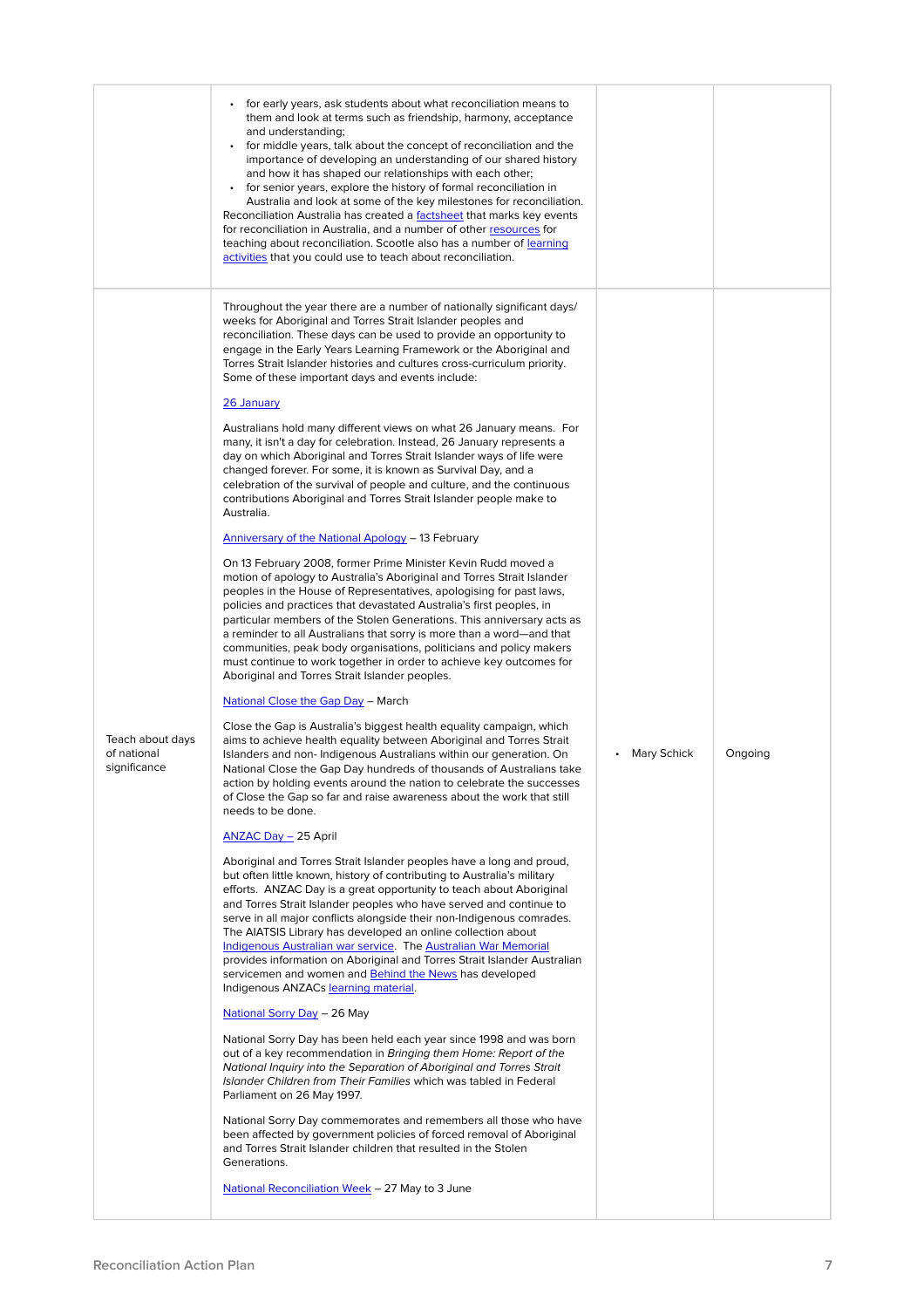|                               | National Reconciliation Week (NRW) is celebrated across Australia<br>each year between 27 May and 3 June. The dates commemorate two<br>significant milestones in the reconciliation journey—the anniversaries<br>of the successful 1967 referendum and the High Court Mabo decision<br>(Mabo Day). It is a time to celebrate and build on the respectful<br>relationships shared by Aboriginal and Torres Strait Islander people<br>and other Australians. Each year has a different theme set by<br>Reconciliation Australia. Scootle contains a number of learning<br>activities produced by Reconciliation Australia that you could use<br>during NRW and throughout the year. |                    |         |
|-------------------------------|-----------------------------------------------------------------------------------------------------------------------------------------------------------------------------------------------------------------------------------------------------------------------------------------------------------------------------------------------------------------------------------------------------------------------------------------------------------------------------------------------------------------------------------------------------------------------------------------------------------------------------------------------------------------------------------|--------------------|---------|
|                               | <u> 1967 Referendum</u> – 27 May                                                                                                                                                                                                                                                                                                                                                                                                                                                                                                                                                                                                                                                  |                    |         |
|                               | This day marks the anniversary of Australia's most successful<br>referendum and a defining event in our nation's history. The 1967<br>referendum saw over 90 per cent of Australians vote to give the<br>Commonwealth the power to make laws for Aboriginal and Torres<br>Strait Islander peoples and recognise them in the national census.                                                                                                                                                                                                                                                                                                                                      |                    |         |
|                               | $Mabo Day - 3 June$                                                                                                                                                                                                                                                                                                                                                                                                                                                                                                                                                                                                                                                               |                    |         |
|                               | The Mabo decision was named after Eddie (Koiki) Mabo, of Mer Island<br>in the Torres Straits, who challenged the Australian legal system and<br>fought for recognition of the rights of Aboriginal and Torres Strait<br>Islander peoples as the Traditional Owners of their land. The Mabo<br>decision was a turning point for the recognition of Aboriginal and<br>Torres Strait Islander peoples' rights, because it acknowledged their<br>unique connection with the land. It also led to the Australian Parliament<br>passing the Native Title Act in 1993.                                                                                                                   |                    |         |
|                               | <b>NAIDOC Week</b> – first week of July                                                                                                                                                                                                                                                                                                                                                                                                                                                                                                                                                                                                                                           |                    |         |
|                               | NAIDOC Week is a celebration of the histories, cultures and<br>achievements of Aboriginal and Torres Strait Islander peoples. Each<br>year has a different theme set by the National NAIDOC Committee.<br>NAIDOC stands for 'National Aborigines and Islanders day Observance<br>Committee'. This was the name of the committee that was originally<br>responsible for organising the national NAIDOC Week activities and<br>over time the acronym has become the name for the entire festival.                                                                                                                                                                                   |                    |         |
|                               | <u> National Aboriginal and Torres Strait Islander Children's Day – 4</u><br>August                                                                                                                                                                                                                                                                                                                                                                                                                                                                                                                                                                                               |                    |         |
|                               | Children's day, and the week leading up to it, is a time for Aboriginal<br>and Torres Strait Islander families to celebrate the strengths and<br>culture of their children. The day is an opportunity for all Australians to<br>show their support for Aboriginal children, as well as learn about the<br>cultural impact that community, culture and family play in the life of<br>every Aboriginal and Torres Strait Islander child. Each year has a<br>different theme set by the <b>Secretariat of National Aboriginal and</b><br><b>Islander Child Care.</b>                                                                                                                 |                    |         |
|                               | <u>International Day of the World's Indigenous Peoples – 9 August</u>                                                                                                                                                                                                                                                                                                                                                                                                                                                                                                                                                                                                             |                    |         |
|                               | The United Nations International Day of the World's Indigenous<br>Peoples is celebrated every year on 9 August. Globally, there are over<br>350 million Indigenous people, representing over 5,000 cultures and<br>languages in more than 70 different countries. The UN General<br>Assembly first proclaimed the Day of the World's Indigenous People in<br>1994 and adopted the UN Declaration on the Rights of Indigenous<br>Peoples in 2007.                                                                                                                                                                                                                                  |                    |         |
|                               | An Acknowledgement of Country is a way of showing awareness of<br>and respect for the Aboriginal or Torres Strait Islander Traditional<br>Owners and Custodians of the land on which a meeting or event is<br>being held. It recognises the continuing connection of Aboriginal and<br>Torres Strait Islander peoples to their Country.<br>Showing respect to Traditional Owners can be done on a daily basis,                                                                                                                                                                                                                                                                    |                    |         |
| Acknowledgement<br>of Country | and should be done at regular meetings and events throughout the<br>year, such as assemblies, staff meetings, parent information nights,<br>and sports carnivals.                                                                                                                                                                                                                                                                                                                                                                                                                                                                                                                 | <b>Mary Schick</b> | Ongoing |
|                               | There are no set protocols or wording for an Acknowledgement of<br>Country, though often a statement may take the following form: "I<br>would like to acknowledge that this meeting is being held on the<br>Country of the (appropriate group) people, and pay my respect to<br>Elders both past and present." It helps to think about how you might                                                                                                                                                                                                                                                                                                                              |                    |         |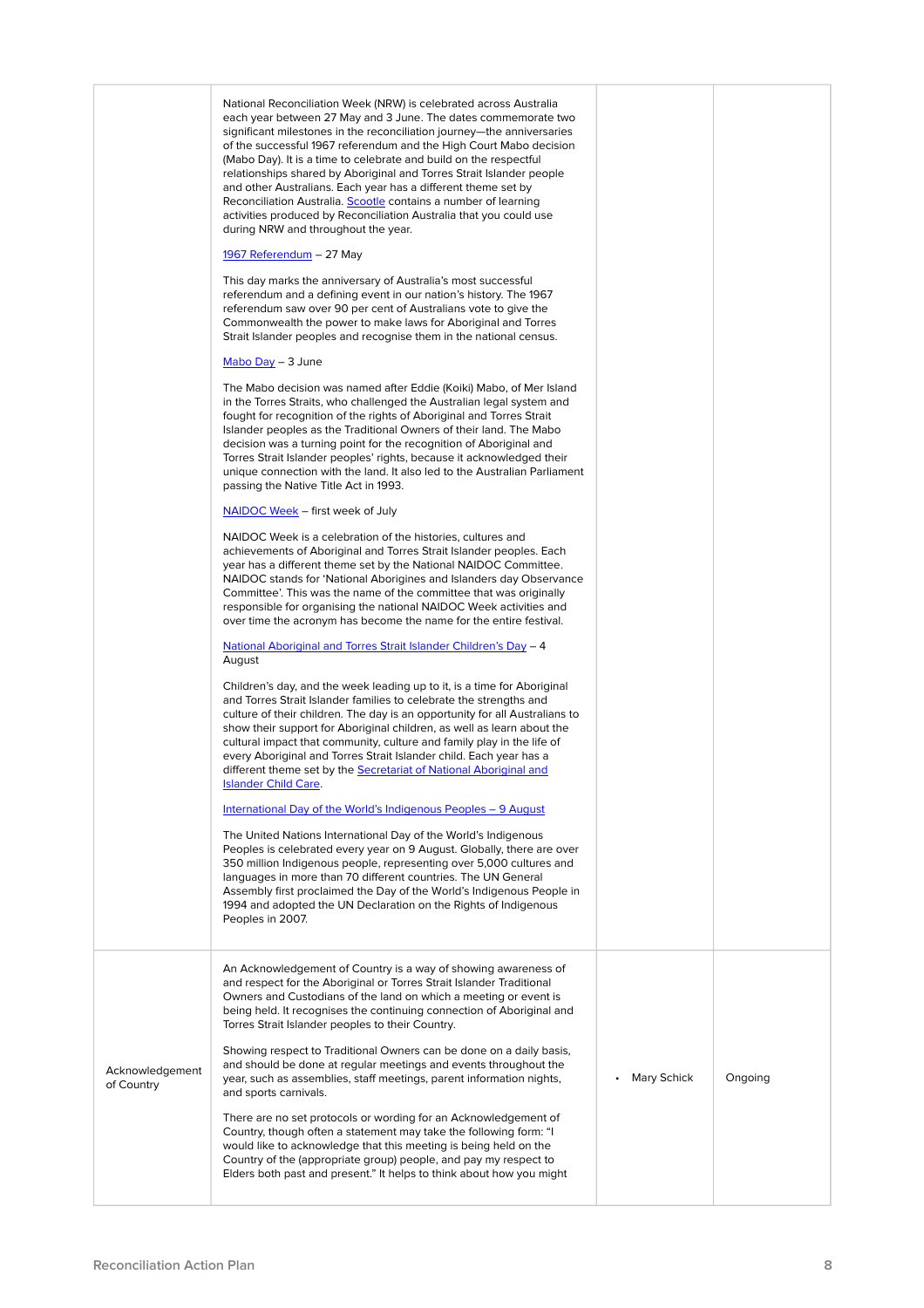|                                                                                                      | personalise and localise an Acknowledgement to make it as<br>meaningful as possible, so this statement is just a guide.<br>An Acknowledgement of Country is different from a Welcome to<br>Country. A Welcome to Country can only be delivered by Traditional<br>Owners or Aboriginal and Torres Strait Islander people who have been<br>given permission from Traditional Owners to welcome visitors to their<br>Country.<br>You can access further information in Reconciliation Australia's<br>Welcome to and Acknowledgement of Country factsheet.                                                                                                                                                                                                                                                                                                                                                                                                                                                                                                                                                                                                                                                                                                                                                                                                                                                                                                                                                                                                                                                                                                                                                                                                                                                                                                                                                                                                                               |                    |         |
|------------------------------------------------------------------------------------------------------|--------------------------------------------------------------------------------------------------------------------------------------------------------------------------------------------------------------------------------------------------------------------------------------------------------------------------------------------------------------------------------------------------------------------------------------------------------------------------------------------------------------------------------------------------------------------------------------------------------------------------------------------------------------------------------------------------------------------------------------------------------------------------------------------------------------------------------------------------------------------------------------------------------------------------------------------------------------------------------------------------------------------------------------------------------------------------------------------------------------------------------------------------------------------------------------------------------------------------------------------------------------------------------------------------------------------------------------------------------------------------------------------------------------------------------------------------------------------------------------------------------------------------------------------------------------------------------------------------------------------------------------------------------------------------------------------------------------------------------------------------------------------------------------------------------------------------------------------------------------------------------------------------------------------------------------------------------------------------------------|--------------------|---------|
| Welcome to<br>Country                                                                                | A Welcome to Country is delivered by Traditional Owners, or<br>Aboriginal and Torres Strait Islander people who have been given<br>permission from Traditional Owners, to welcome visitors to their<br>Country. A Welcome to Country can take many forms, including<br>singing, dancing, smoking ceremonies or a speech in traditional<br>language or English.<br>Protocols for welcoming visitors to Country have been part of<br>Aboriginal and Torres Strait Islander cultures for thousands of years.<br>Despite the absence of visible borders, Aboriginal and Torres Strait<br>Islander groups have clear boundaries separating their Country from<br>that of other groups. Crossing into another group's Country required a<br>request for permission to enter, and when that permission was<br>granted, the hosting group would welcome the visitors, offering them<br>safe passage and outlining responsibilities whilst on Country.<br>Please seek advice from your local Aboriginal and Torres Strait<br>Islander community about hosting a Welcome to Country. You should<br>consider allocating a budget to meet the potential costs associated<br>with a Welcome to Country.<br>A Welcome to Country is different from an Acknowledgement of<br>Country. You can access detailed information in Reconciliation<br>Australia's Welcome to Country and Acknowledgement of Country<br>factsheet.                                                                                                                                                                                                                                                                                                                                                                                                                                                                                                                                                                          | <b>Mary Schick</b> | Ongoing |
| Visibly<br>demonstrate<br>respect for<br>Aboriginal and<br><b>Torres Strait</b><br>Islander cultures | Visibly displaying Aboriginal and Torres Strait Islander cultures is an<br>important part of creating welcoming environments for Aboriginal and<br>Torres Strait Islander students, families and communities.<br>It is important to collaborate with local Aboriginal and Torres Strait<br>Islander community members, Traditional Owners, Elders and local<br>Aboriginal and Torres Strait Islander organisations in planning these<br>initiatives, particularly those that relate to the local area.<br>Flying the Aboriginal and Torres Strait Islander flags is a great start to<br>visibly demonstrating respect for Aboriginal and Torres Strait Islander<br>cultures. You could also display artworks from Aboriginal and Torres<br>Strait Islander artists, displaying Aboriginal and Torres Strait Islander<br>language maps, promoting books and stories by Aboriginal and Torres<br>Strait Islander authors, or displaying posters from Aboriginal and Torres<br>Strait Islander organisations.<br>Ask students to design an artwork or commission a local artist to<br>design an artwork for your school or early learning service. You may<br>also consider naming your buildings, class/staff rooms, or house<br>groups using local Aboriginal and Torres Strait Islander languages or<br>the names of significant local Aboriginal and Torres Strait Islander<br>people.<br>Our Notes:<br>Third flagpole to be installed to display Torres Strait Islander flag daily<br>with Aboriginal and Australian flags.<br>Two Indigenous crosses on display in Admin building- attain additional<br>Indigenous crosses for classrooms especially the Meeting Room. Good<br>range of art pieces already on display around the school with Joe<br>Butler paintings in library and outside Meeting Room, Darumbal<br>symbols on large rock in Sacred Site. Aboriginal dot painting in school<br>foyer.<br>Posters displayed around the school for days of national significance. | <b>Mary Schick</b> | Ongoing |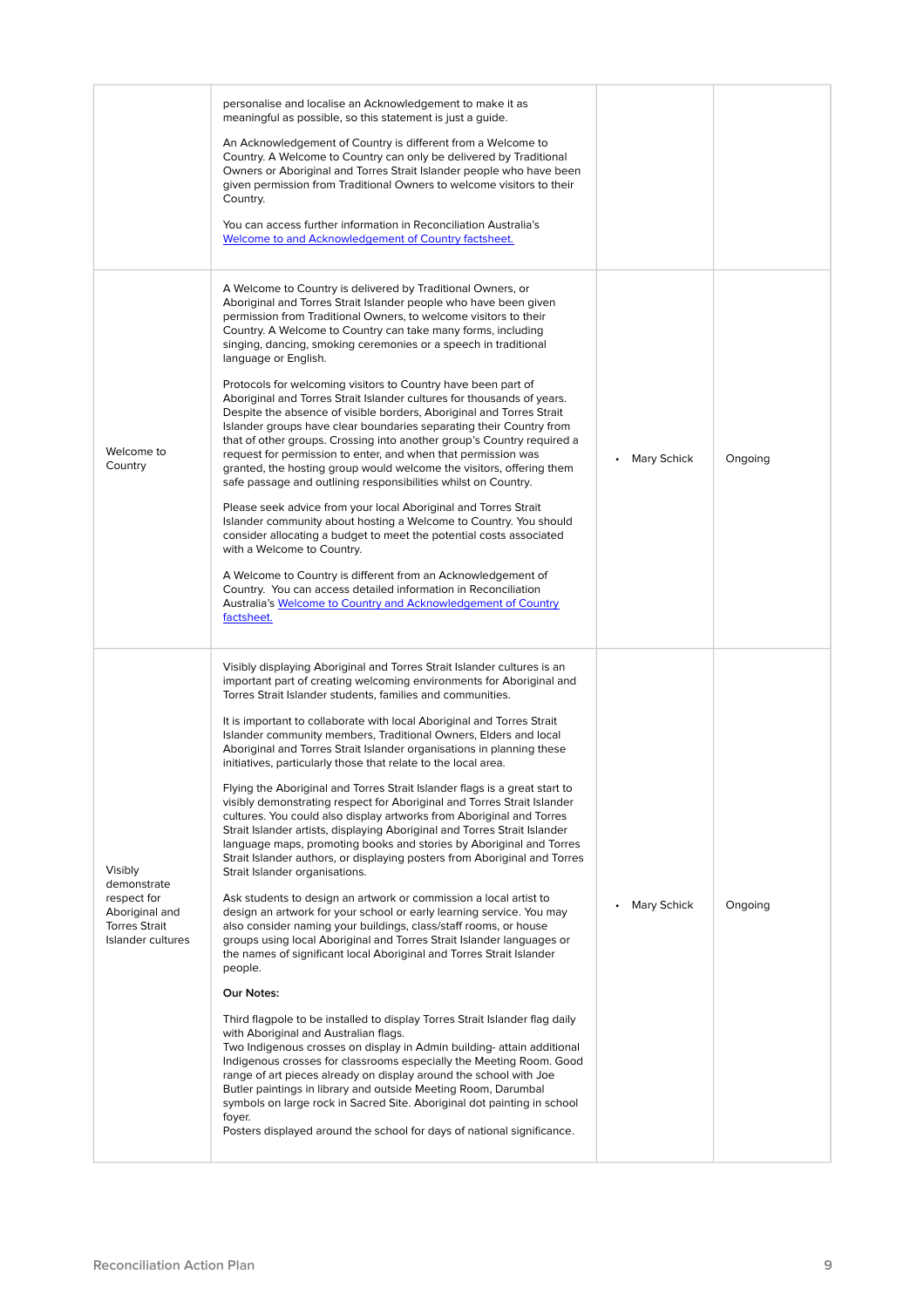| Celebrate days of<br>national<br>significance            | Throughout the year there are a number of nationally significant days/<br>weeks for Aboriginal and Torres Strait Islander peoples and<br>reconciliation. These include:<br>Anniversary of National Apology-13 February<br><b>ANZAC Day - 25 April</b><br><b>National Close the Gap Day - March</b><br>Sorry Day - 26 May<br>1967 Referendum anniversary - 27 May<br>National Reconciliation Week-27 May to 3 June<br>Mabo Day-3 June<br>NAIDOC Week- first week of July<br>National Aboriginal and Torres Strait Islander Children's Day - 4<br>August<br>International Day of the World's Indigenous Peoples - 9 August<br>Anniversary of the National Apology - 13 February<br>These days/weeks provide an opportunity to engage in events hosted<br>in your community or at your school or early learning service. You<br>could celebrate these days of significance by teaching and learning<br>about the significance of the day you are celebrating or<br>commemorating and undertaking activities specific to the theme. | <b>Mary Schick</b> | Ongoing |
|----------------------------------------------------------|---------------------------------------------------------------------------------------------------------------------------------------------------------------------------------------------------------------------------------------------------------------------------------------------------------------------------------------------------------------------------------------------------------------------------------------------------------------------------------------------------------------------------------------------------------------------------------------------------------------------------------------------------------------------------------------------------------------------------------------------------------------------------------------------------------------------------------------------------------------------------------------------------------------------------------------------------------------------------------------------------------------------------------|--------------------|---------|
| Aboriginal and<br><b>Torres Strait</b><br>Islander flags | Flying or displaying flags is a great way to visibly demonstrate respect<br>for Aboriginal and Torres Strait Islander cultures.<br>There are two flags representing Indigenous Australians—one<br>representing Aboriginal peoples, and one representing Torres Strait<br>Islander peoples. Reconciliation Australia recommends that the<br>Aboriginal and Torres Strait Islander flags be flown or displayed<br>together.<br>The Queensland Government has produced a short document on<br>protocols regarding flying the flags that you may find useful. This is<br>applicable in all states and territories.<br>You can purchase your flags through Flag World or get in contact with<br>your local Member of Parliament as they may be able to provide them<br>free of charge.<br>Our Notes:<br>Third flagpole to be installed to display Torres Strait Islander flag daily<br>with Aboriginal and Australian flags.                                                                                                         | <b>Mary Schick</b> | Ongoing |
| Physical<br>Acknowledgement<br>of Country                | A permanent Acknowledgement of Country is a way of showing<br>awareness of and respect for the Aboriginal or Torres Strait Islander<br>Traditional Owners and Custodians of the land on which your school or<br>early learning service is located.<br>You could collaborate with a local Aboriginal and Torres Strait Islander<br>community organisation to create a physical Acknowledgement of<br>Country unique to your school or early learning service. The wording<br>and design should make reference to your local area. Examples of a<br>physical Acknowledgement of Country include an engraved plaque, a<br>poster, artwork, cairn, or sculpture.<br>Invite Aboriginal and Torres Strait Islander community members to<br>attend an event celebrating the unveiling of your physical<br>Acknowledgement of Country.                                                                                                                                                                                                  | <b>Mary Schick</b> | Ongoing |
| RAP launch                                               | Hosting a launch event is a great way to inform your community about<br>your RAP and bring everyone (children, students, staff, parents, carers<br>and community members) together to promote reconciliation.                                                                                                                                                                                                                                                                                                                                                                                                                                                                                                                                                                                                                                                                                                                                                                                                                   | <b>Mary Schick</b> | Ongoing |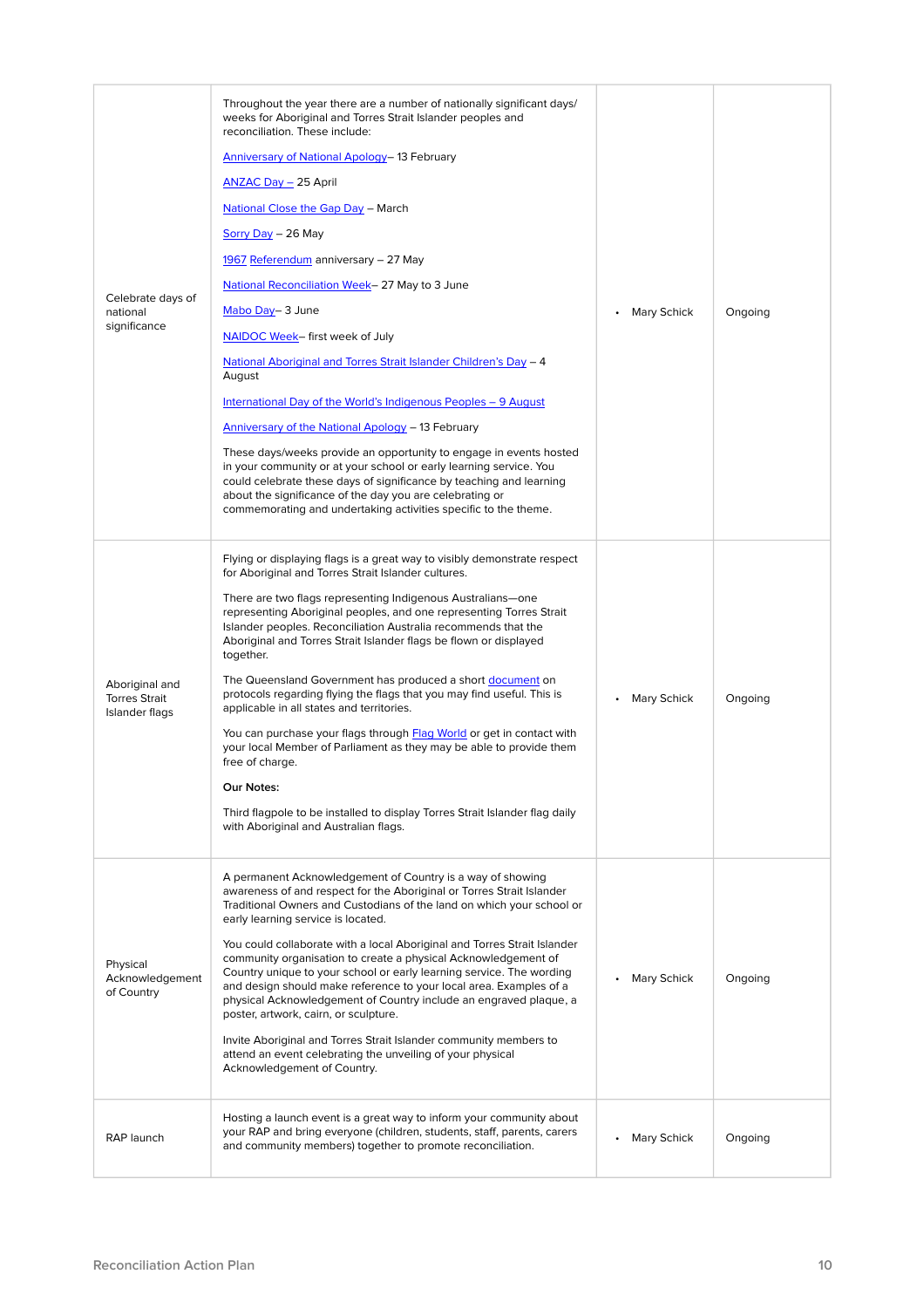| You might like to consider planning the official launch of your RAP to<br>coincide with a significant date such as National Reconciliation Week<br>or NAIDOC Week.<br>Your launch could include:<br>a Welcome to Country<br>$\bullet$<br>unveiling of your RAP poster<br>celebrating the implementation of a RAP action/s (e.g. flag raising<br>$\bullet$<br>or unveiling of physical Acknowledgement of Country)<br>a speech from a local Aboriginal or Torres Strait Islander Elder or<br>community member who has been involved in the development of<br>your RAP<br>a speech from a local business or organisation that supports your<br>$\bullet$<br><b>RAP</b><br>a presentation or performance by students, children or community<br>members<br>Our Notes:<br>Term 4 RAP evening: BBQ and RAP report / launch for Indigenous<br>families, staff, P&F executive and School Board. |  |
|-----------------------------------------------------------------------------------------------------------------------------------------------------------------------------------------------------------------------------------------------------------------------------------------------------------------------------------------------------------------------------------------------------------------------------------------------------------------------------------------------------------------------------------------------------------------------------------------------------------------------------------------------------------------------------------------------------------------------------------------------------------------------------------------------------------------------------------------------------------------------------------------|--|
|                                                                                                                                                                                                                                                                                                                                                                                                                                                                                                                                                                                                                                                                                                                                                                                                                                                                                         |  |
|                                                                                                                                                                                                                                                                                                                                                                                                                                                                                                                                                                                                                                                                                                                                                                                                                                                                                         |  |
|                                                                                                                                                                                                                                                                                                                                                                                                                                                                                                                                                                                                                                                                                                                                                                                                                                                                                         |  |
|                                                                                                                                                                                                                                                                                                                                                                                                                                                                                                                                                                                                                                                                                                                                                                                                                                                                                         |  |

| <b>OPPORTUNITIES</b>                                     |                                                                                                                                                                                                                                                                                                                                                                                                                                                                                                                                                                                                                                                                                                                                                                                                                                                                                                                                                                                        |                    |                 |  |
|----------------------------------------------------------|----------------------------------------------------------------------------------------------------------------------------------------------------------------------------------------------------------------------------------------------------------------------------------------------------------------------------------------------------------------------------------------------------------------------------------------------------------------------------------------------------------------------------------------------------------------------------------------------------------------------------------------------------------------------------------------------------------------------------------------------------------------------------------------------------------------------------------------------------------------------------------------------------------------------------------------------------------------------------------------|--------------------|-----------------|--|
| Action                                                   | Details/notes                                                                                                                                                                                                                                                                                                                                                                                                                                                                                                                                                                                                                                                                                                                                                                                                                                                                                                                                                                          | Responsibility     | <b>Timeline</b> |  |
| Embed cross-<br>curriculum priority<br>- School Specific | The Australian Curriculum cross-curriculum priority of Aboriginal and<br>Torres Strait Islander histories and cultures presents a great<br>opportunity for Australian teachers to engage in teaching and learning<br>activities around this important part of our shared national identity.<br>To help embed the cross-curriculum priority into your learning<br>activities, you could:<br>Hold a staff meeting or professional learning opportunity to help<br>$\bullet$<br>your colleagues understand the priority<br>Provide links to Scootle for resources<br>• Use Reconciliation Australia's resources<br>Contact your State or Territory curriculum authority for State-based<br>$\bullet$<br>resources.                                                                                                                                                                                                                                                                        | <b>Mary Schick</b> | Ongoing         |  |
| Curriculum<br>planning                                   | Australian teachers and educators have a responsibility to teach all<br>Australian students and children about Aboriginal and Torres Strait<br>Islander histories and cultures as an important part of our shared<br>national identity. Curriculum planning documents should reflect this<br>responsibility and should be embedded in all teaching and learning<br>programs.<br>Below are some ideas for curriculum planning:<br>Include an agenda item during planning days or curriculum<br>$\bullet$<br>meetings as a way to ensure Aboriginal and Torres Strait Islander<br>histories, cultures and perspectives are integrated across all key<br>learning areas.<br>Develop a list of resources for different year groups and subject<br>areas that teachers can easily draw upon when planning units and<br>lessons.<br>Contact your local state or territory education authority as they<br>$\bullet$<br>may have resources to help organise teaching and learning<br>programs. | <b>Mary Schick</b> | Ongoing         |  |
| Local sites.<br>events and<br>excursions                 | Teaching about the importance of local Aboriginal and Torres Strait<br>Islander community knowledge is essential for developing<br>relationships, understanding and respect for Aboriginal and Torres<br>Strait Islander people, culture, Country and place.<br>One way you can do this is by teaching about or visiting local sites and<br>events. It is critical that you consult relevant local Aboriginal and Torres<br>Strait Islander people and/or organisations in choosing which sites to<br>visit and to ensure that appropriate protocols are followed during<br>visits.                                                                                                                                                                                                                                                                                                                                                                                                    | <b>Mary Schick</b> | Ongoing         |  |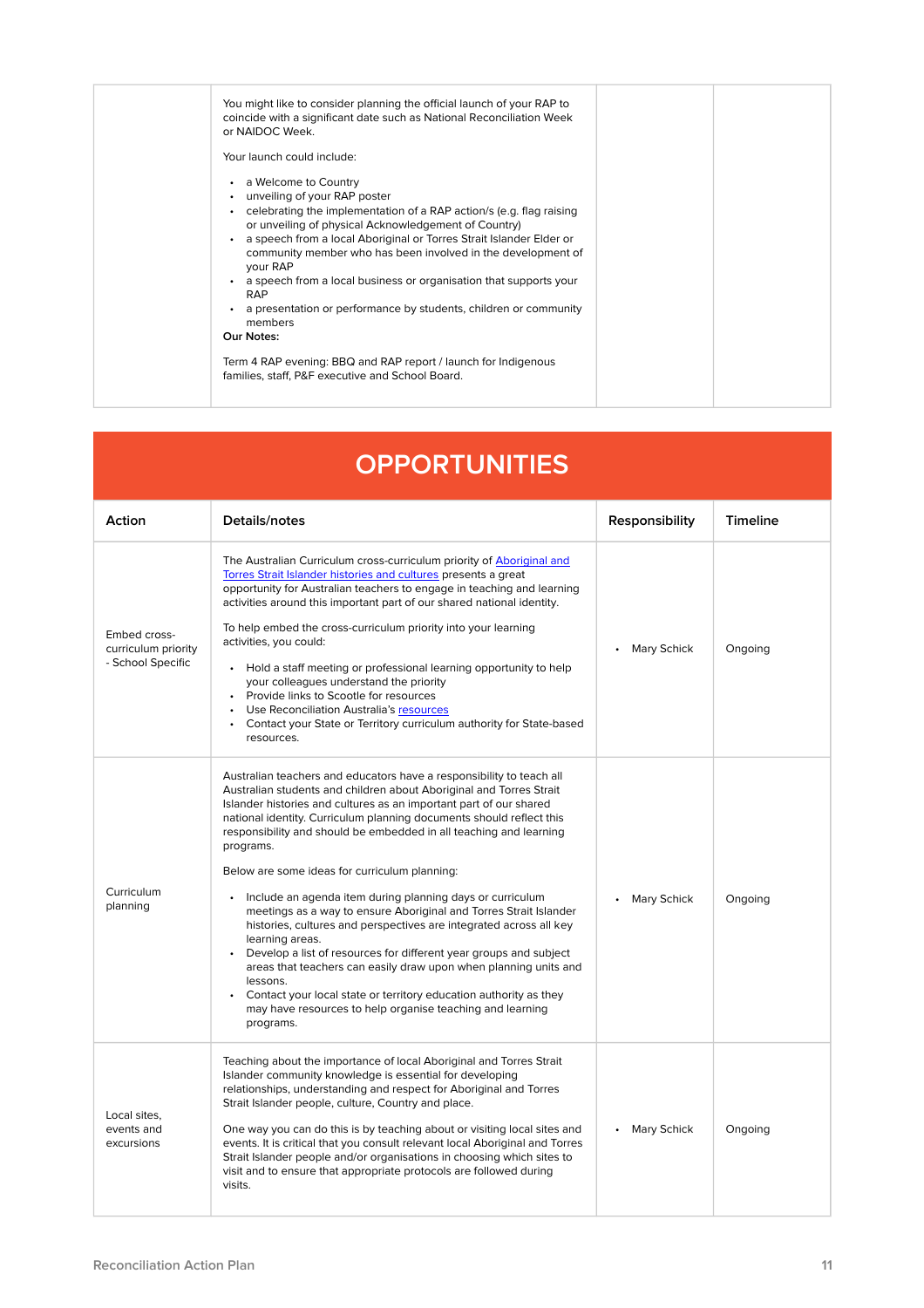|                                                                              | When you leave the school or early learning service and go into the<br>community, whether locally or further afield, you could take the<br>opportunity to include Aboriginal and Torres Strait Islander<br>perspectives in the planning of the trip and during the trip.<br>Our Notes:<br>Excursions: Dreamtime Centre for Year 4. Indigenous Perspectives at<br>Capricorn Caves, FLOW?, Indigenous presenter at Year 6 Camp to<br>Mapleton.<br>Incursions: Parents, students and staff from St Brendan's and St<br>Ursula's, other people or organisations that could provide advice and<br>get involved with projects and activities in the school. (Stakeholder list).<br>St Brendan's dancers for NAIDOC Week celebrations.                                                                                                                                                                                                                                                                                                                                                                                                                                                                                                                                                                                                                                                                                                                                                                                                                                                                                                 |                    |         |
|------------------------------------------------------------------------------|---------------------------------------------------------------------------------------------------------------------------------------------------------------------------------------------------------------------------------------------------------------------------------------------------------------------------------------------------------------------------------------------------------------------------------------------------------------------------------------------------------------------------------------------------------------------------------------------------------------------------------------------------------------------------------------------------------------------------------------------------------------------------------------------------------------------------------------------------------------------------------------------------------------------------------------------------------------------------------------------------------------------------------------------------------------------------------------------------------------------------------------------------------------------------------------------------------------------------------------------------------------------------------------------------------------------------------------------------------------------------------------------------------------------------------------------------------------------------------------------------------------------------------------------------------------------------------------------------------------------------------|--------------------|---------|
| Australian<br>Professional<br>Standards for<br>Teachers - School<br>Specific | The Australian Institute for Teaching and School Leadership (AITSL)<br>Professional Standards for Teachers comprise seven standards that<br>are interconnected, interdependent and overlapping. All Australian<br>teachers should be familiar with these standards and be able to deliver<br>on them.<br>Focus Area 2.4 is to understand and respect Aboriginal and Torres<br>Strait Islander people to promote reconciliation between Aboriginal<br>and Torres Strait Islander Australians and non-Indigenous Australians.<br>This Focus Area presents a great opportunity for Australian teachers to<br>engage in a deeper understanding of this important part of our shared<br>national identity.<br>For example you can:<br>• hold a staff meeting to discuss Focus Area 2.4<br>join the RAP Working Group<br>• learn about your local Aboriginal and Torres Strait Islander<br>community<br>• teach about contemporary issues<br>In looking at the Professional Standards, you could also discuss Focus<br>Area 1.4 – strategies for teaching Aboriginal and Torres Strait Islander<br>students.<br>More information about Focus Areas 1.4 and 2.4 can be found on the<br>AITSL website. Your jurisdiction may also have resources to assist<br>teachers to meet the focus area.                                                                                                                                                                                                                                                                                                                                          | <b>Mary Schick</b> | Ongoing |
| Inclusive policies                                                           | Sectoral policies<br>Education sectors and governing bodies in each state and territory<br>have policies that refer specifically to improving educational outcomes<br>for Aboriginal and Torres Strait Islander people and increasing<br>knowledge of Aboriginal and Torres Strait Islander histories and<br>cultures in Australia.<br>All staff in your school or early learning service should be aware of<br>these policies and comply with them in their daily practice. Compliance<br>with policies should be monitored, for example through staff meeting<br>discussions, a policy audit, program planning or performance reviews.<br>Local policies<br>Consideration should be given to rewriting or amending current<br>internal policies to be inclusive of Aboriginal and Torres Strait Islander<br>peoples. Specific policy inclusions or amendments should reflect the<br>current processes and environment within your school or early<br>learning service.<br>The following ideas are examples of how internal policies could be<br>amended to be more inclusive of Aboriginal and Torres Strait Islander<br>people and cultures:<br>• ensuring the needs of Aboriginal and Torres Strait Islander<br>children and students are reflected in the strategic plan and<br>budget (leadership and governance)<br>having a designated position/s for Aboriginal and Torres Strait<br>Islander students on the Student Representative Council<br>(leaderships and governance)<br>Including Aboriginal and Torres Strait Islander people in the<br>$\bullet$<br>curriculum or assessment moderation process (curriculum) | <b>Mary Schick</b> | Ongoing |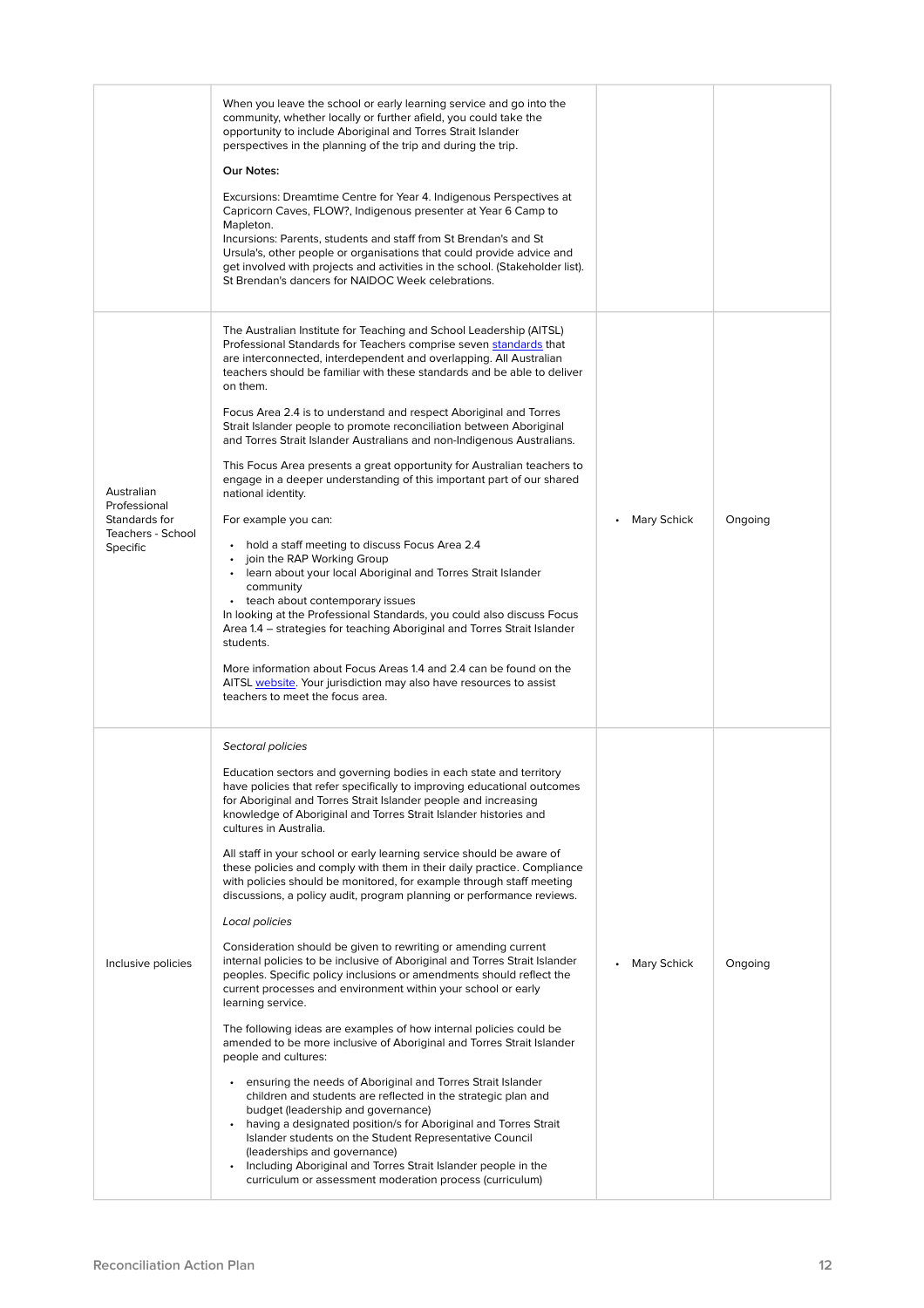|                                                                                                                                                    | • Use local Aboriginal and Torres Strait Islander language words in<br>communication materials (communications).<br>Policies should be inclusive even if there are not any Aboriginal and<br>Torres Strait Islander children or students attending the school or early<br>learning service.<br>Our Notes:<br>Policy: ABORIGINAL AND TORRES STRAIT ISLANDER EDUCATION<br>POLICY STATEMENT<br>All Catholic schools in the Diocese of Rockhampton will be culturally<br>safe places of learning, growing and belonging for Aboriginal and<br>Torres Strait Islander students, families and community members.                                                                                                                                                                                                                                                                                                                                                                                                                                                                                                                                                                                                                                                                                                                                                                                                                                                                                                                                                                                                                                                                                                                                                                                 |                    |         |
|----------------------------------------------------------------------------------------------------------------------------------------------------|--------------------------------------------------------------------------------------------------------------------------------------------------------------------------------------------------------------------------------------------------------------------------------------------------------------------------------------------------------------------------------------------------------------------------------------------------------------------------------------------------------------------------------------------------------------------------------------------------------------------------------------------------------------------------------------------------------------------------------------------------------------------------------------------------------------------------------------------------------------------------------------------------------------------------------------------------------------------------------------------------------------------------------------------------------------------------------------------------------------------------------------------------------------------------------------------------------------------------------------------------------------------------------------------------------------------------------------------------------------------------------------------------------------------------------------------------------------------------------------------------------------------------------------------------------------------------------------------------------------------------------------------------------------------------------------------------------------------------------------------------------------------------------------------|--------------------|---------|
| Staff meeting<br>about the RAP                                                                                                                     | A staff meeting/agenda item about the RAP will help you spread your<br>RAP commitments widely and ensure there is genuine engagement<br>across the board. It is also a good opportunity to invite staff to be part<br>of your Working Group.<br>This RAP is not one person's responsibility nor is it solely the<br>responsibility of Aboriginal and Torres Strait Islander staff, it's<br>everyone's business. Some actions in your RAP will be easier to<br>achieve than others. With whole staff engagement and input the more<br>challenging actions will feel far more achievable.                                                                                                                                                                                                                                                                                                                                                                                                                                                                                                                                                                                                                                                                                                                                                                                                                                                                                                                                                                                                                                                                                                                                                                                                    | <b>Mary Schick</b> | Ongoing |
| RAP budget<br>allocation                                                                                                                           | Ensuring that your school or early learning service budget dedicates<br>funds for specific actions in your RAP will assist you greatly in making<br>sure all of your actions can be implemented. Setting aside specific<br>resources will help strengthen the impact of your RAP.<br>Expenditure required to undertake some RAP commitments might not<br>necessarily be obvious during the early stages of your RAP planning.<br>Examples of budget items you should consider include:<br>effective professional learning for staff<br>paying guest speakers<br>• hosting a Welcome to Country<br>attending events<br>materials required for projects<br>purchasing flags<br>• commissioning art works.                                                                                                                                                                                                                                                                                                                                                                                                                                                                                                                                                                                                                                                                                                                                                                                                                                                                                                                                                                                                                                                                                    | <b>Mary Schick</b> | Ongoing |
| Australian<br>Children's<br>Education and<br>Care Quality<br><b>Authority National</b><br><b>Quality Standards</b><br>- Early Learning<br>Specific | The National Quality Standards (NQS) for early learning environments<br>requires staff to raise awareness of Aboriginal and Torres Strait<br>Islander communities, including acknowledging the Traditional Owners<br>of the land and local Elders. It also requires that there is a respect for<br>community protocols and that children are supported to develop an<br>understanding of their social and cultural heritage.<br>Within the Guide to the National Quality Standard produced by<br>ACECQA, an expansion of Quality Area 6; Collaborative partnerships<br>with families and communities, suggests that assessors of a service<br>may observe:<br>an environment that reflects the lives of the children and families using<br>the service and the cultural diversity of the broader community,<br>including Aboriginal and Torres Strait Islander communities.<br>The guide also suggests that assessors may wish to discuss:<br>how the nominated supervisor, educators and co-ordinators raise<br>awareness of Aboriginal and Torres Strait Islander communities,<br>including acknowledging the traditional owners of the land and local<br>elders.<br>This expansion on Quality Area 6 shows that an educators'<br>professional responsibility extends beyond the text of the Standards<br>themselves, and that these responsibilities explicitly include an<br>engagement with Aboriginal and Torres Strait Islander histories,<br>cultures and communities.<br>You may wish to hold a meeting to discuss the Standard and how<br>educators can build their capacity to ensure the Standard is being met.<br>The NQS presents a great opportunity for educators and children to<br>get a deeper understanding of this important part of our shared<br>national identity. | <b>Mary Schick</b> | Ongoing |